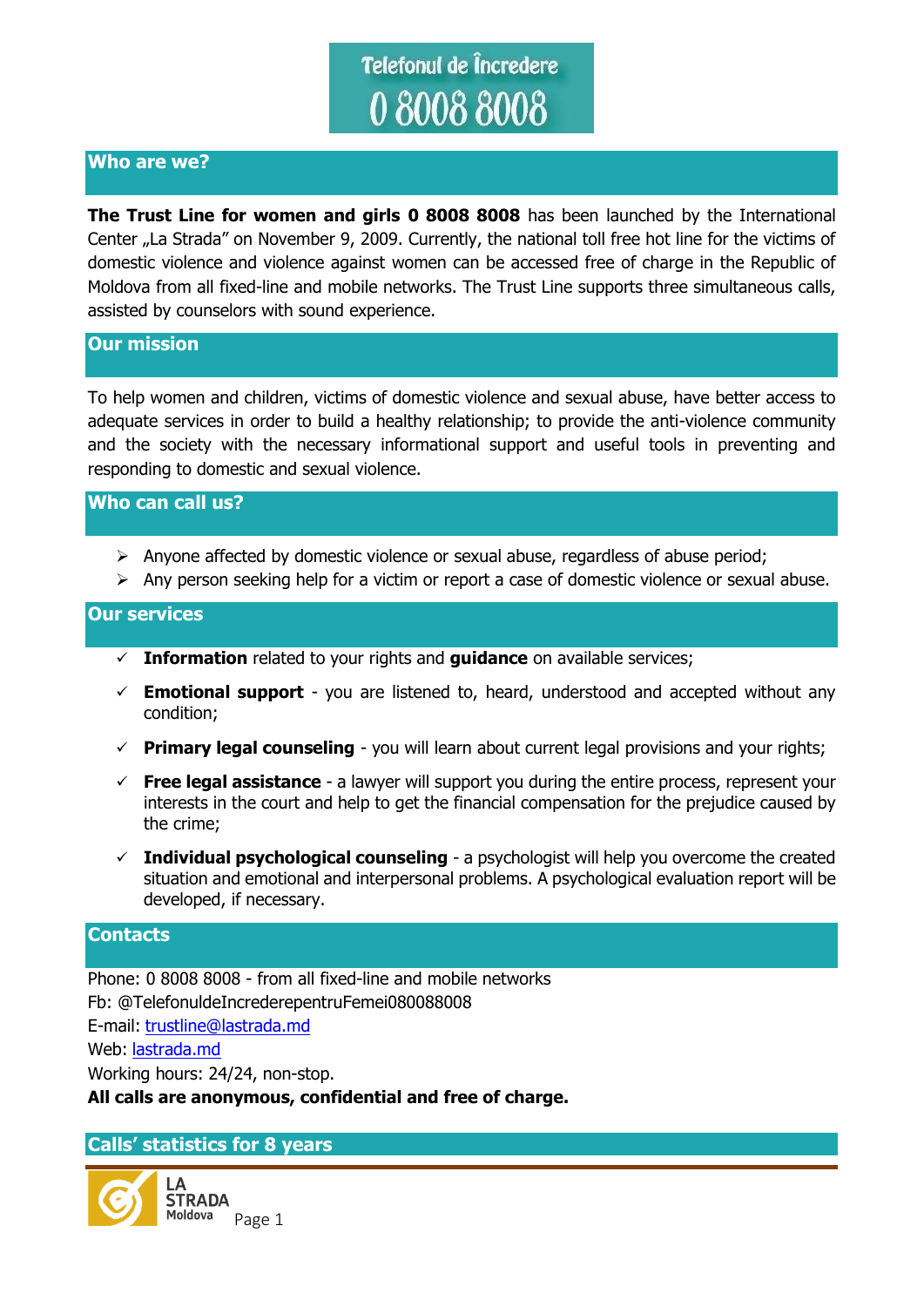

The significant increase in the number of calls (as for 2014 or 2017 years) is related to the awareness campaigns of the Trust Line for Women. For example, in 2017 the number of calls of victims of domestic violence almost doubled as result of the campaign "Do not tolerate domestic violence" (["Nu răbda violența în familie"](https://www.youtube.com/watch?v=XC3ZCe69ehM)). This emphasizes the great importance of continuous promotion of this service through mass media channels, since a half of the Trust Line for Women callers learned about this service via TV. It is to be noticed the number of beneficiaries who called the Trust Line for Women at the advice of friends/relatives (12%) or NGOs (9%).